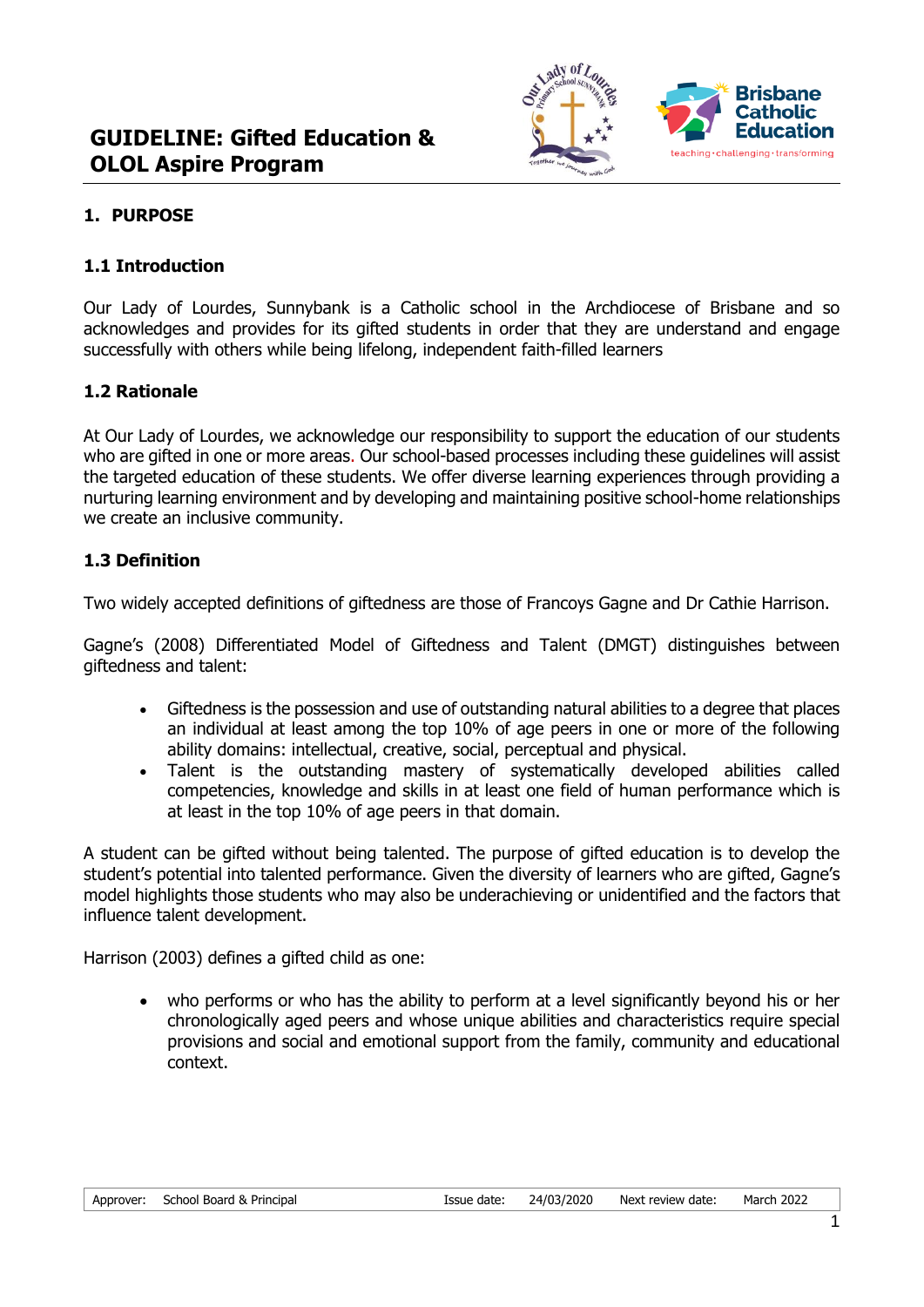

## **Our Lady of Lourdes APIRE Program**

At Our Lady of Lourdes, it is our *responsibility to INSPIRE hope, SPARK the imagination, IGNITE the* passion and FUEL a love of learning".

Our Lady of Lourdes has highly capable students, with a genuine thirst for academic and personal development. Following Fancoys Gagne's (2008) Differentiated Model of Giftedness and Talent, we see our students as having the potential to transform their gifts and strengths across a variety of domains into life-long talents. We see that the APIRE program can play a key role in sparking the interest and passion that makes it possible.

Research of successful leaders has shown that many attribute their success to people that took an interest in them and gave them the spark that IGNITED their interest and supported their strengths. The goal of the OLOL APIRE programs and deliberate individualised extension opportunities is to allow students to:

- Develop skills and knowledge in a specific field that is even broader than the school's core curriculum - a level of challenge which matches the needs of the students
- Maintain an excitement in school and learning high order thinking skills and problem-solving strategies that are explicitly taught
- Foster a school climate that accepts and supports academic pursuits including differentiated year level learning
- Develop positive social groups based around the additional interests that are provided
- Experience success and recognition of success in a school-related program.

## **2. IMPLICATIONS**

It is the responsibility of various members at Our Lady of Lourdes to fulfil our commitment to the education of gifted children.

The provision for the education of students who are gifted and talented is underpinned by:

- Melbourne Declaration on Educational Goals for Young Australians (MCEETYA 2008)
- The Shape of the Australian Curriculum (Version 4)
- Learning and Teaching Policy (2008)
- BCE Learning & Teaching Framework (2013) and BCE Model of Pedagogy
- BCE Strategic Plan (2017-2020)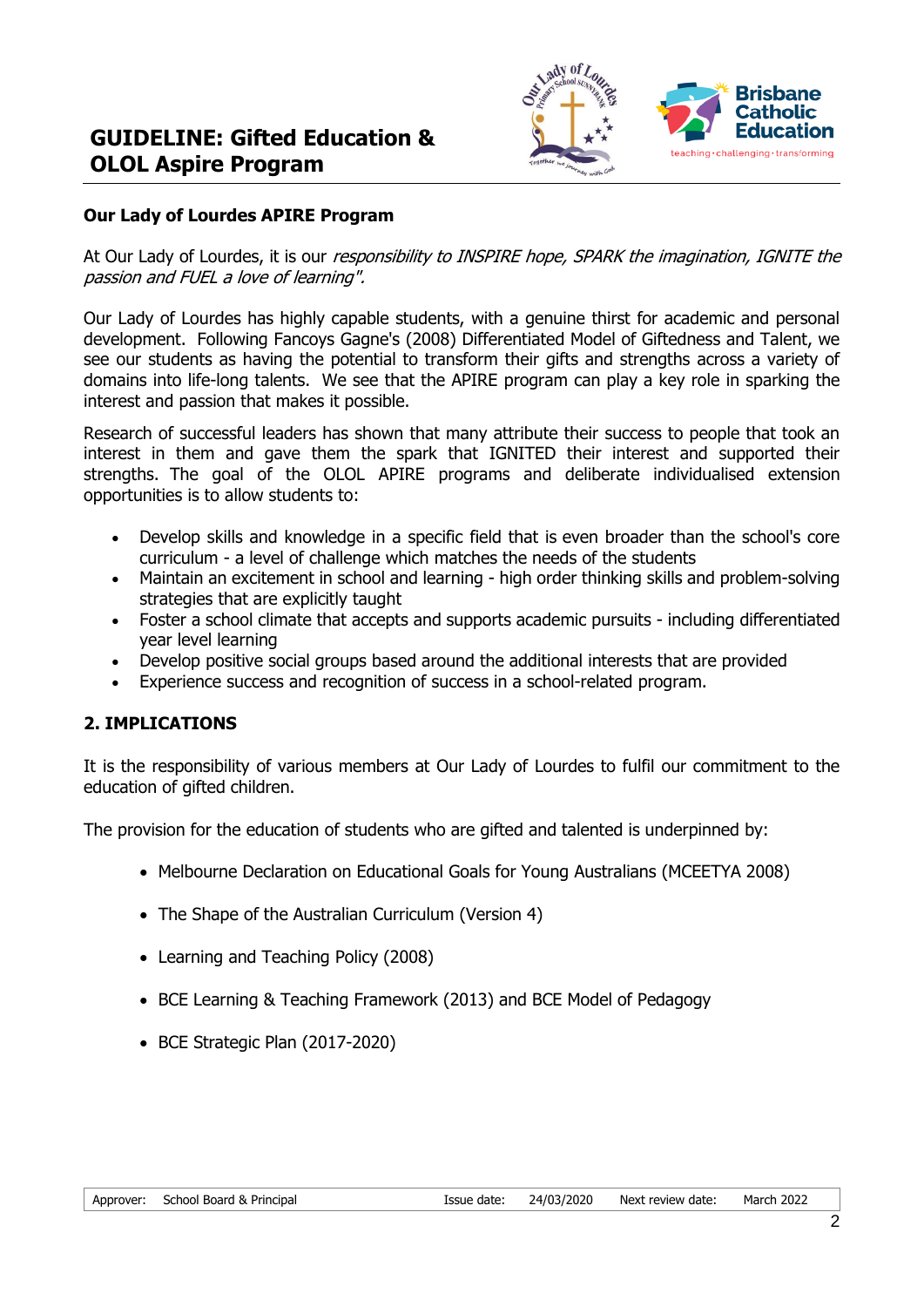

### **2.1 School Communities:**

- provide clear processes for identification of children who are gifted and talented
- create collaborative partnerships between school and home
- provide a range of opportunities for students who are gifted and talented to realise their potential for outstanding achievement.

#### **2.2 School Leadership:**

- considers the needs of students who are gifted and talented in their whole school planning
- facilitates professional learning for staff of students who are gifted and talented

#### **2.3 Staff:**

• Teachers plan and differentiate the curriculum for students who are gifted and talented (The Shape of the Australian Curriculum, Version 4.0; BCE Model of Pedagogy)

• are given opportunities to build and reflect on their capacity to meet the educational, assessment and social emotional wellbeing needs of students who are gifted and talented in consultation and collaboration with others, including students, parents, Learning Enhancement Teacher, Consultants, Support Teacher: Inclusive Education, Guidance Counsellor, Education Officers and outside agencies.

#### **2.4 Students:**

- Are supported to recognise their giftedness and talents
- Encouraged to seek opportunities to develop their own abilities and skills

#### **2.5 Parents/Caregivers:**

- support collaborative home school partnerships for students who are gifted and talented
- seek activities and opportunities in the community for children who are gifted and talented.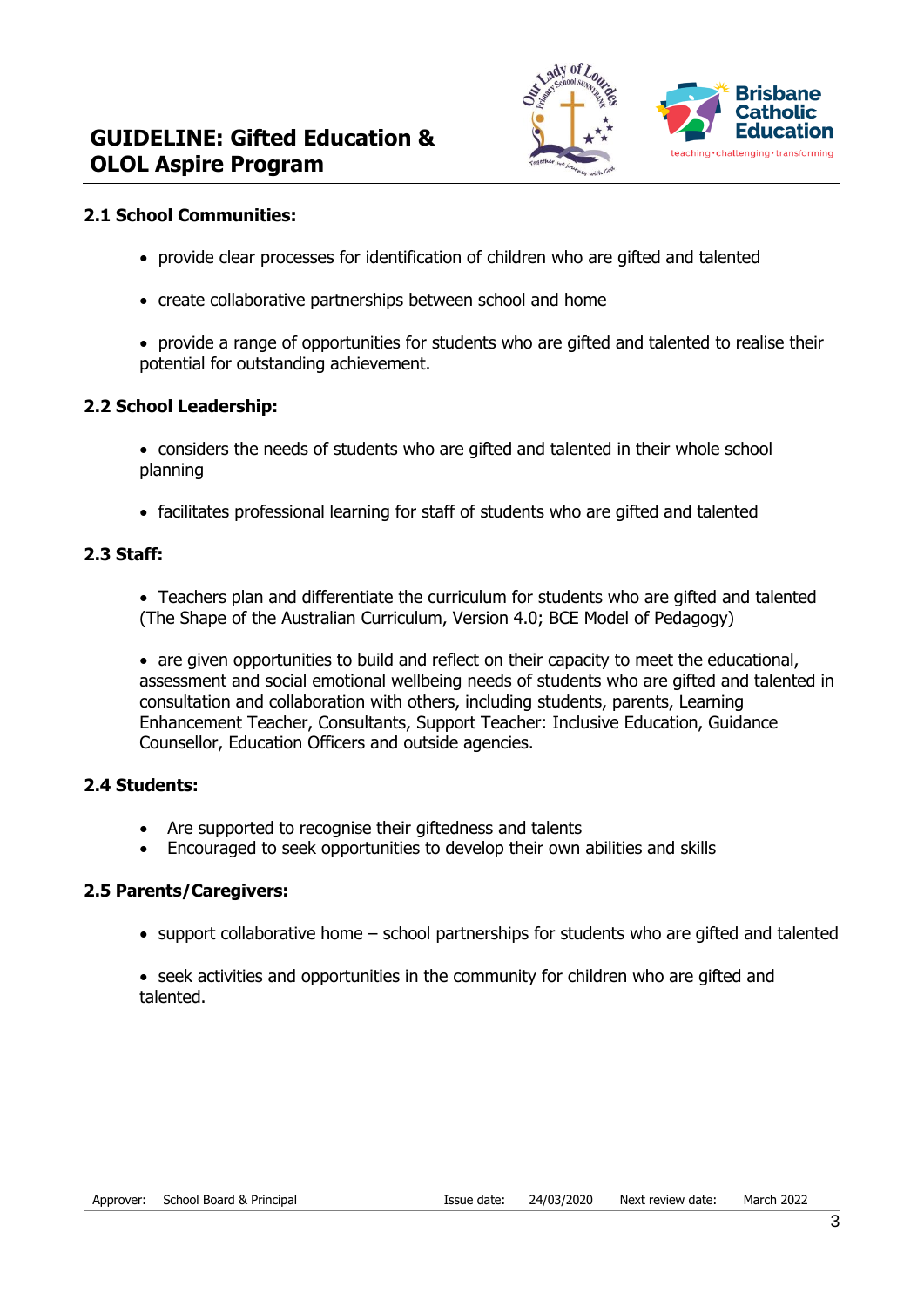

# **3. ROLES AND RESPONSIBILITIES**

| Role                               | <b>Role Holders</b>                                                                                                                               | Responsibilities                                                                                                                                                                                                                                                                                                                                                                                                                                                                                                                   |
|------------------------------------|---------------------------------------------------------------------------------------------------------------------------------------------------|------------------------------------------------------------------------------------------------------------------------------------------------------------------------------------------------------------------------------------------------------------------------------------------------------------------------------------------------------------------------------------------------------------------------------------------------------------------------------------------------------------------------------------|
| <b>Teachers</b>                    | Classroom teachers, Primary<br>Learning Leader (PLL),<br>Learning Enhancement<br>Teacher (LET), Support<br>Teacher: Inclusive Education<br>(STIE) | Class teachers to differentiate<br>$\bullet$<br>learning within classroom<br>Teachers in consultation with<br>$\bullet$<br>parents take responsibility for the<br>identification process - led by the<br>Learning Enhancement Teacher<br>Teachers collaborate with support<br>team (PLL, STIE, LET) to<br>differentiate activities within the<br>classroom to address all learners'<br>needs<br>Teachers are provided with<br>opportunities to reflect on their<br>ability to meet the needs of<br>learners who are high achievers |
| Learning<br>Enhancement<br>Teacher |                                                                                                                                                   | Profiling - lead and follow process<br>for identification of students who<br>are likely to be gifted<br>Participate in professional learning<br>on Gifted Education<br>Participate in networking and<br>develop partnerships in the wider<br>community and with families<br>Seek out opportunities external to<br>the school program for students to<br>participate<br>Record and keep documentation<br>around the process for<br>identification                                                                                   |
| Support<br>Team                    | LET, STIE, PLL, GC, member<br>of Leadership                                                                                                       | Monitor and evaluate process for<br>identification of likely gifted<br>students<br>Approve a plan of action for each<br>$\bullet$<br>identified student in the school                                                                                                                                                                                                                                                                                                                                                              |
| Leadership<br>Team                 | Principal, Assistant Principal<br>(AP), Assistant Principal:<br>Religious Education (AP:RE),                                                      | Take into consideration students<br>who are likely gifted when<br>completing whole school planning                                                                                                                                                                                                                                                                                                                                                                                                                                 |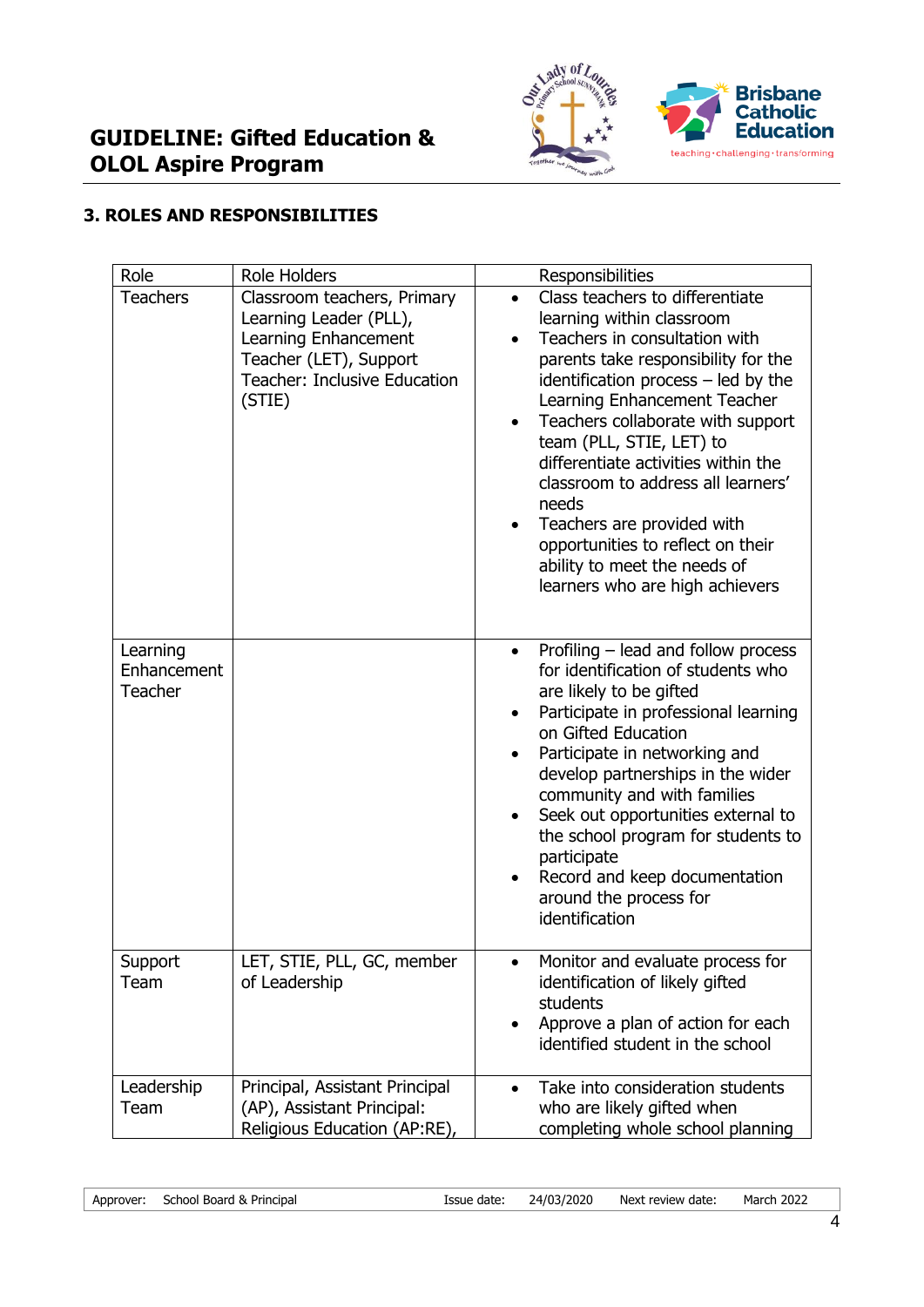

# **GUIDELINE: Gifted Education & OLOL Aspire Program**

|        | Primary Learning Leader<br>(PLL) | $\bullet$ | Provide staff with opportunities for<br>professional learning regarding<br>gifted children                                                         |
|--------|----------------------------------|-----------|----------------------------------------------------------------------------------------------------------------------------------------------------|
| Family | Parents/ Caregivers              |           | Support students to participate in<br>opportunities offered to them<br>through the process of nomination<br>by the Learning Enhancement<br>Teacher |

# **4. IDENTIFICATION PROCESS**

Gifted and talented students are entitled to rigorous, relevant and engaging learning opportunities drawn from the Australian Curriculum and aligned with their individual learning needs, strengths, interests and goals.

(Australian Curriculum, Assessment and Reporting Authority: 2013, p19).

| <b>Step</b> | Role Responsible                                   | Action                                                                                                                                                                                                          |
|-------------|----------------------------------------------------|-----------------------------------------------------------------------------------------------------------------------------------------------------------------------------------------------------------------|
| 1           | Learning Enhancement Teacher                       | Triangulate the data to identify<br>$\bullet$<br>students with a Stanine 9<br>Data used includes NAPLAN, Pat-R,<br>Pat-M<br>Administration file (medical, vision &<br>hearing)<br>Previous years' results - SRS |
| 2           | <b>Teacher</b><br>Learning Enhancement Teacher     | LET consults with the teacher, identify<br>$\bullet$<br>student's area of strength/s<br>Concerns for learning identified<br>Review strategies/approaches in place<br>in the classroom                           |
| 3           | Learning Enhancement Teacher<br>Teacher<br>Parents | Organise meeting with<br>parents/caregivers to discuss<br>assessment process and identified<br>strengths of students                                                                                            |
| 4           | Learning Enhancement Teacher                       | Implement assessments with students<br>Assessments include AGAT and KBIT-2<br>to provide a solid indication of the<br>likelihood of the student being gifted                                                    |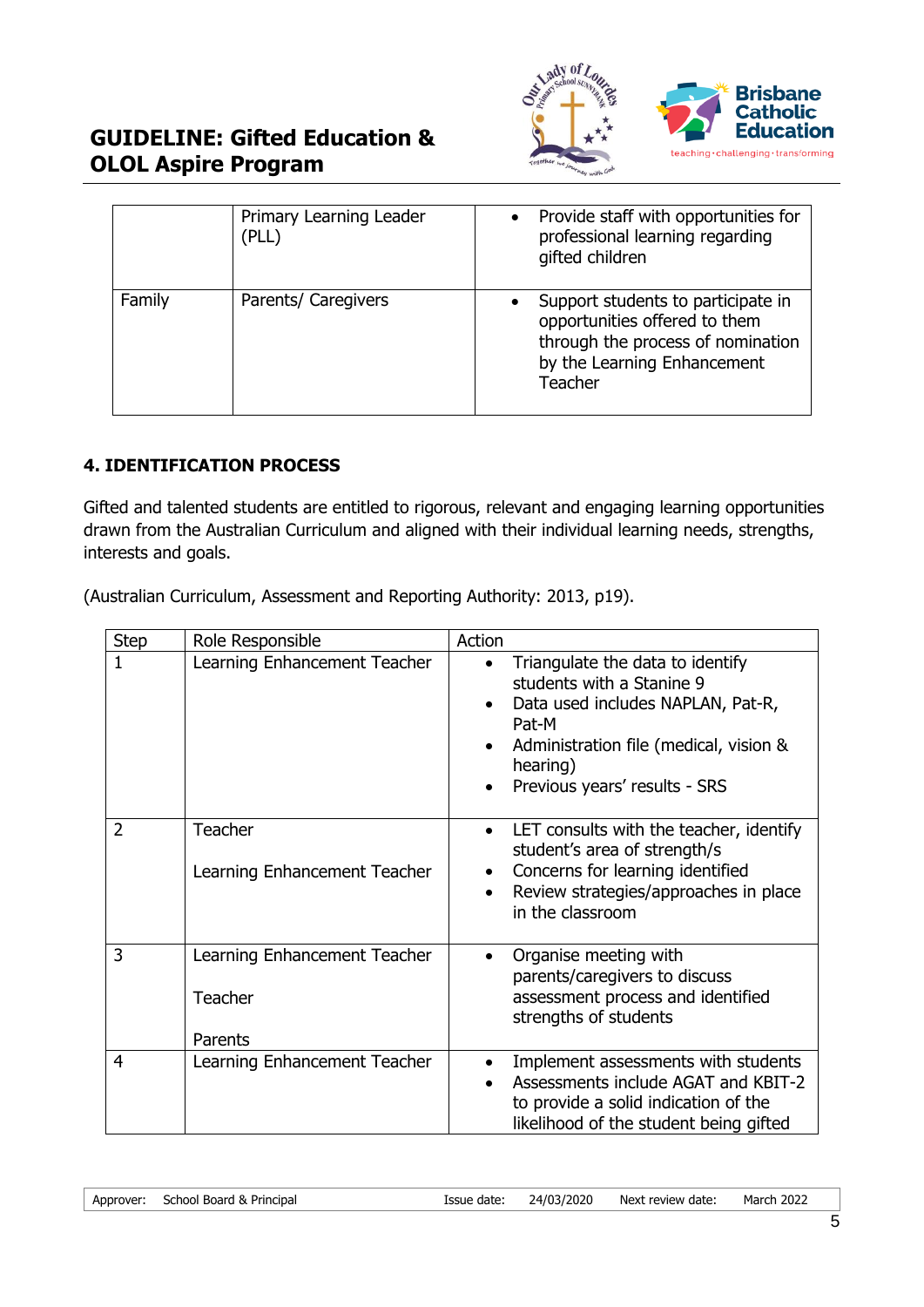

# **GUIDELINE: Gifted Education & OLOL Aspire Program**

|                       |                                                                                                    | Organise and read reports                                                                                                                                                                                                                                                                                                                                                                                                      |
|-----------------------|----------------------------------------------------------------------------------------------------|--------------------------------------------------------------------------------------------------------------------------------------------------------------------------------------------------------------------------------------------------------------------------------------------------------------------------------------------------------------------------------------------------------------------------------|
| 5                     | Learning Enhancement Teacher<br>Teacher                                                            | Feedback report/ results to teacher<br>$\bullet$<br>Create an action plan (ILP) deciding<br>whether student is involved in Apire or<br>will continue to be monitored for a<br>possible review of the process<br>Include roles and responsibilities in<br>action plan<br>Identify specific learning goals for<br>student - option to use Pat-M/Pat-R<br>for the year above to identify gaps in<br>the learning and create goals |
| 6                     | Learning Enhancement Teacher<br>Teacher<br>Parents                                                 | Provide report/ results from<br>$\bullet$<br>assessment<br>Share action plan with parents<br>May recommend psychologist report (if<br>possibility of acceleration)                                                                                                                                                                                                                                                             |
| $\overline{7}$        | Teacher<br>Learning Enhancement Teacher                                                            | Collaborate to continue to plan for<br>$\bullet$<br>identified students in the classroom<br>LET keeps teachers informed of<br>individualised learning<br>All documentation to be uploaded to<br>the Portal in Learning Enhancement<br>Folder<br>Set a review date (if necessary)                                                                                                                                               |
| 8                     | May include:<br>Teacher<br>Parents<br>LET, STIE, PLL Leadership                                    | If a review is required:<br>Recommend additional data gathering<br>Possible consultation with Brisbane<br>Catholic personnel                                                                                                                                                                                                                                                                                                   |
| If<br>required<br>- 9 | Acceleration or Promotion of<br>students<br>Parents<br><b>Teachers</b><br>PLL, LET, STIE, LET team | Teacher to complete Nomination of a<br>$\bullet$<br>Student for Acceleration form<br>Follow steps 1-8 of Identification<br><b>Process</b><br>Should acceleration be nominated as a<br>way forward, the new plan for the<br>student created at this meeting will<br>specifically plan for the student's<br>acceleration.                                                                                                        |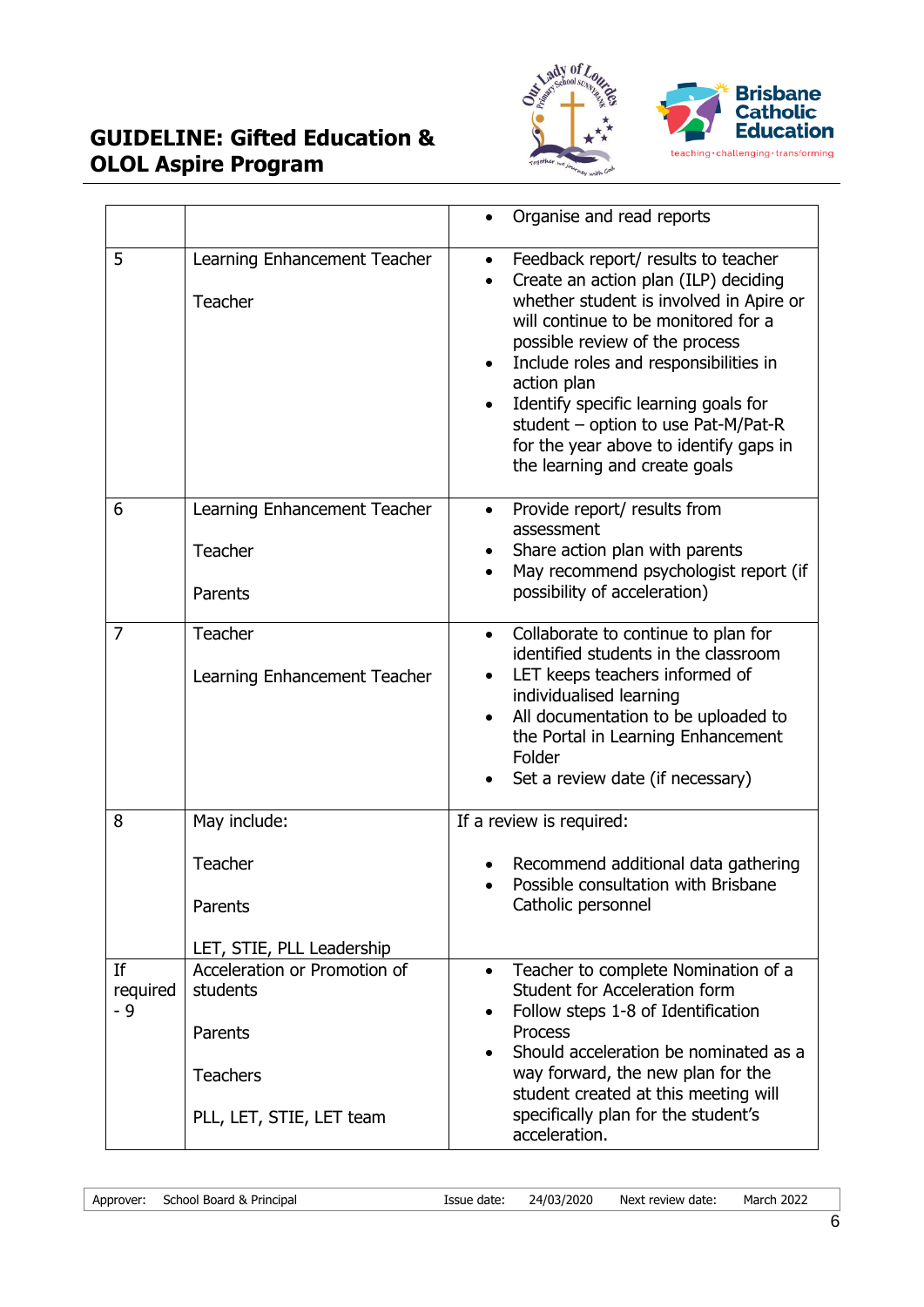

## **5. REVIEW PROCESS**

These Learning Enhancement Guidelines will be reviewed by the Support Team. Review will occur annually.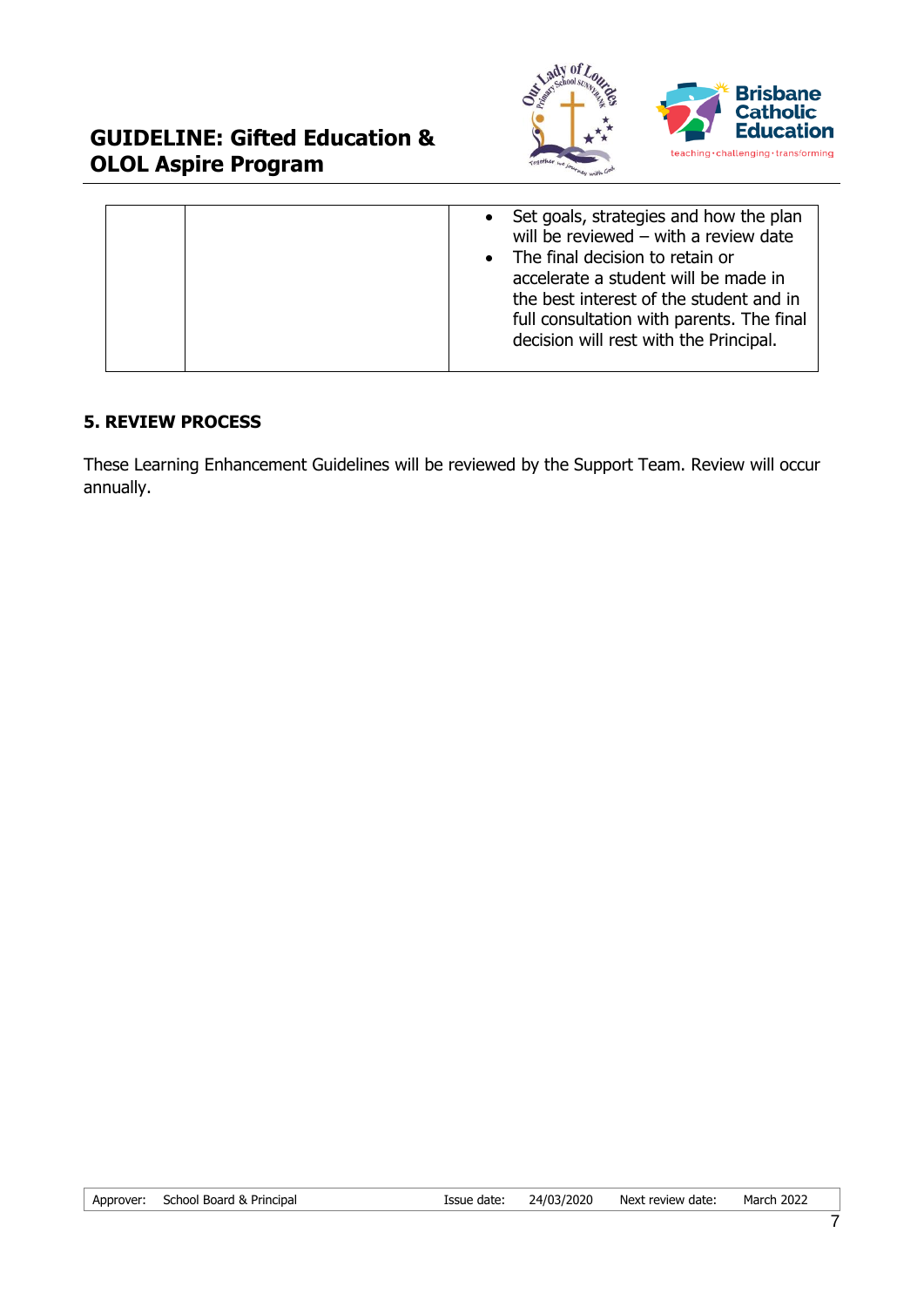

# **Appendix A**

Data Collection Methods

Observations: Class Teacher, Learning Enhancement Teacher, Support Teacher: Inclusive Education, Guidance Counsellor

Folios: samples of work

Individual Learning Plan: from previous years

Standardised Assessments: SRS (report card), Reading data/reading goals, BI data: Pat-Maths, Pat-Reading (Comprehension), NAPLAN

Questionnaires: Student interest inventory, Sayler (parent questionnaire)

Screeners: AGAT (general ability test), KBIT-2 (brief intelligence assessment)

Reports: medical specialists, Occupational Therapist, Speech Language Therapist

Pyschologist Assessment: Cognitive – eg WISC, Achievement Tests – Torch, Waddington, Westwood Spelling

IOWA Acceleration Scale